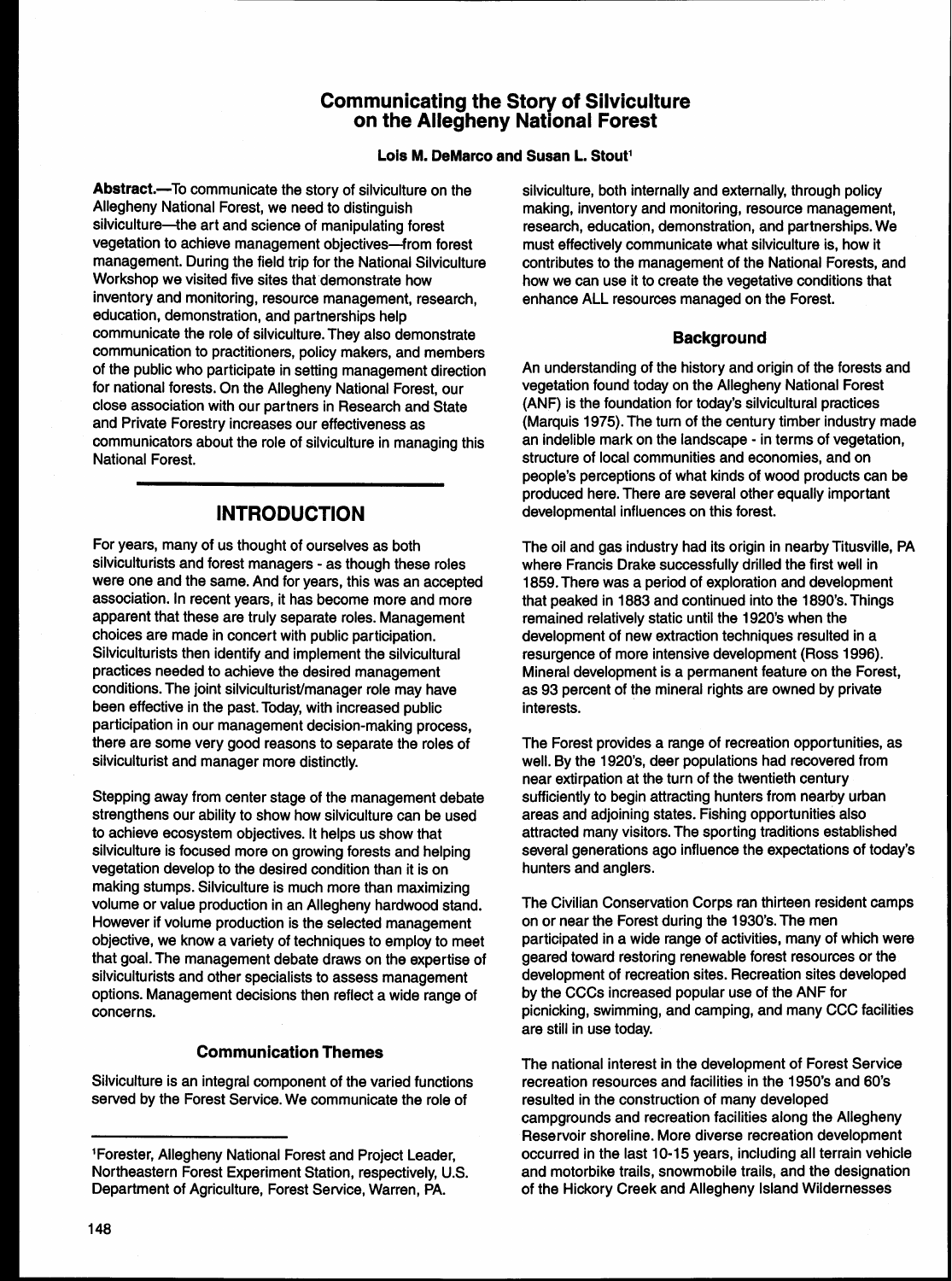and the Allegheny National Recreation Area. Recreation is big business; it provides more than twice as many jobs in the local economy as does the timber industry. Given that the Forest is located within a half day drive of one-third of the US population and half of the Canadian population, we expect that recreation demands will continue to increase over time.

The Forest Service established the Kane Experimental Forest in 1932, following the initiation of forest management research in 1927. This marked the beginning of what has become a very productive and supportive relationship between the Northeastern Forest Experiment Station Laboratory in Warren, PA (the Lab) and the ANF. Early studies focused on the growth and development of the young Allegheny hardwood stands, although researchers recognized problematic changes in herbaceous, seedling and shrub vegetation caused by the rapidly expanding deer populations of the 1930's and 40's.

A major silvicultural shift occurred in the east during the 1960's from uneven-aged to even-aged management philosophies. On the ANF and at the Lab, this shift focused attention on the establishment, survival and development of tree seedlings. In 1970, the Lab began an intensive effort to develop guidelines to ensure successful regeneration through silviculture. Today, managers on the ANF rely upon the research findings of the past 27 years as we implement prescriptions that support our management decisions.

There is intense interest in virtually every acre of this forest, usually by more than one user group, often with divergent points of view. Management debates are interesting - often intense and filled with emotion. As silviculturists, we can contribute information about the capabilities of the forest ecosystem to achieve different management objectives. Within these limits, we can suggest actions that will take us in the directions that our public wants us to pursue - all we need to know is the desired direction. To fulfill these dual roles for silviculturists-helping members of the public understand the capabilities of the forested ecosystem, and achieving management objectives--we must communicate effectively about the role of silviculture. The sites selected for the 1997 National Silviculture Workshop Field Tour represent our use of many different techniques to communicate the story of silviculture on the Allegheny National Forest.

# **FIVE SITES ON THE ALLEGHENY NATIONAL FOREST**

We visited five sites as part of the field tour conducted during the National Silviculture Workshop (Warren, PA, May 19-22, 1997). Each exemplifies one or more strategies for communicating the role of silviculture in the management of the ANF. While the communication technique and silvicultural messages differ from site to site, there is one element common to all five. This is the strong partnership between the ANF and the Northeastern Forest Experiment Station Lab. Because of this partnership, researchers share information promptly with managers. Managers apply the information quickly and monitor its effectiveness in

operational use. Monitoring information provides feedback for planning new research.

### **Hearts Content - Communicating the Role of Silviculture through Demonstration and Education**

One challenge we face in communicating the role of silviculture in National Forest management is developing a baseline understanding of ecological processes. A 120-acre remnant of the presettlement forest, Hearts Content Scenic Area has long been a favored site for forest visitors (Lutz 1930). Its importance as an ecological remnant is recognized by its designation as a National Natural Landmark. Managers from the ANF worked with scientists from the Lab and cooperators from the University of Indiana to select key messages and develop an interpretive plan. The interpretation includes multisensory (visual and tactile) signs and a self-guided tour tape. These help visitors understand ecological processes associated with the old-growth ecosystem, the history of the ANF, and the key role that deer play in this forest region.

Hearts Content vividly displays the interaction of natural factors that affect the development of an old growth forest. The impacts of years of over-browsing by white-tailed deer on understory vegetation (Whitney 1984), and the more recent, rapid impact of beech-bark disease on 200-300 year old beech trees are quite evident. The public can see and understand how browsing by white-tailed deer has prevented the establishment of any new age classes for the last 60 years. In the growing space vacated by deer browsing, resistant and resilient species like fern and beech have become dominant. Even as deer densities go down, these plants shade out seedlings of other species. Since 1985, the exotic beech scale-nectria complex has affected overstory beech in this area. Beech represented 40 percent of the trees in the original old-growth on the Allegheny plateau, but the beech bark disease complex is altering the structure and composition of the forest over time.

The messages are complex and raise several important questions for even the casual visitor. What does the future hold for our old-growth forests when key species are threatened with disease? What are the implications of this for overall forest health? If we can effectively explain the important ecological processes that are occurring on the "neutral ground" of an undamaged, old growth forest, then perhaps people will understand these challenges separately from the management decisions and silvicultural options available in managed forests. A well-thought out interpretive plan can communicate the role of silviculture in some surprising places.

# **Intensive Oak Reforestation Site** - **Communicating the Role of Silviculture through Resource Management**

Our management activities themselves can be important tools for communicating the role of silviculture in National Forest management. In the ANF Land and Resource Management Plan (Forest Plan), approved in 1986, managers made a commitment to maintain the oak forest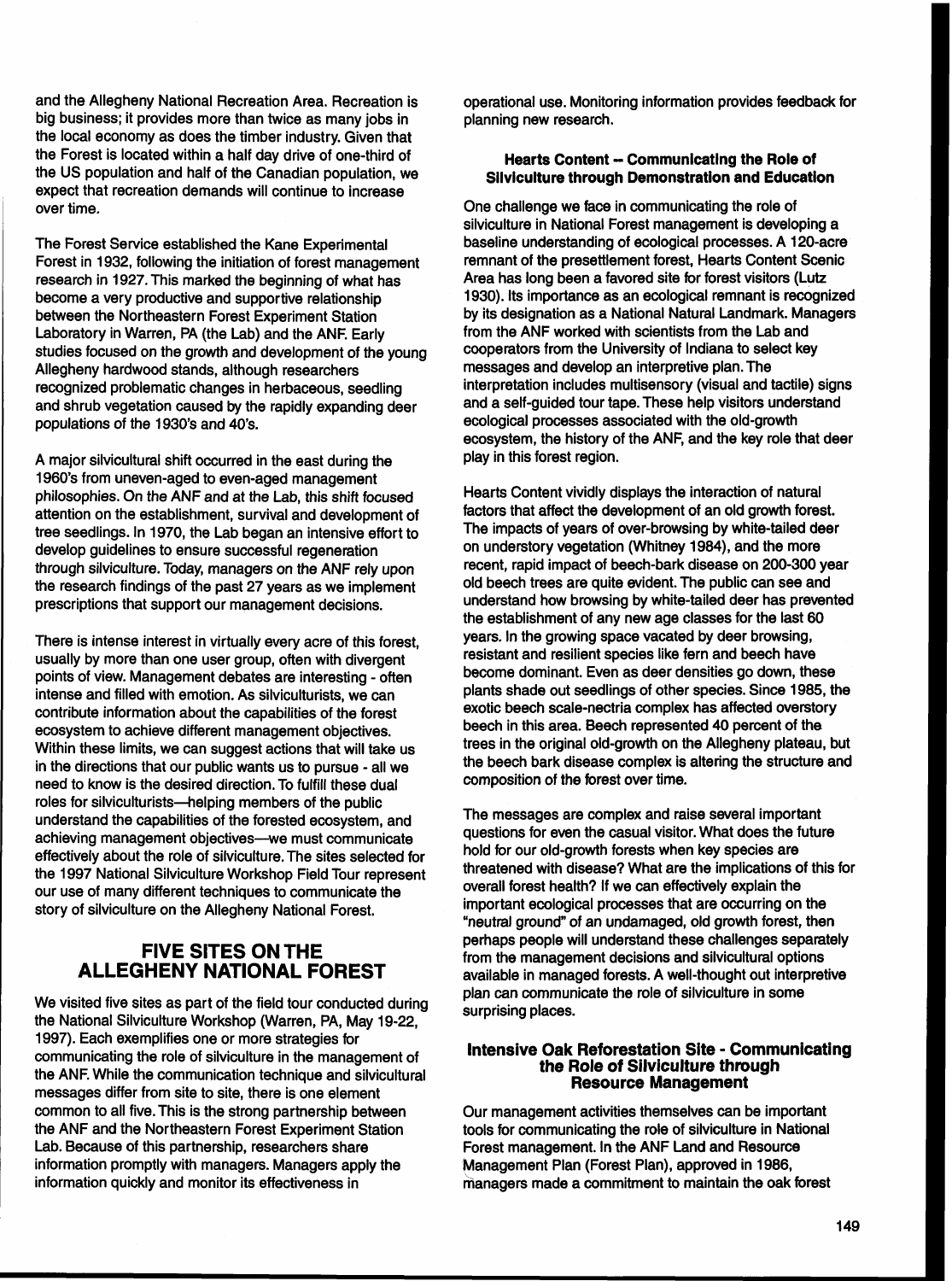type. When 18,000 acres of overstory oak mortality developed in 1988 in response to the first wave of gypsy moth defoliation and a severe drought, managers were forced to address two major issues. Should forest managers use pesticides during periods of insect outbreak and could forest managers overcome the historical difficulties associated with regenerating oak?

Public interest in maintaining the oak type resulted in a series of treatments in response to gypsy moth outbreak and subsequent tree mortality. The Forest treated 137,000 acres with an aerial application of dimilin and Bt from 1984 to 1993. Public reaction to this program was mixed, but pesticide use to maintain the oak seed source during insect outbreak has been accepted by most of the public. The high visibility of both gypsy moth defoliation and the resultant mortality helped build public acceptance.

Public support for maintaining the oak type continued, though mortality occurred. We explained the difficulties encountered in stand regeneration so that people would understand the intensive reforestation treatments we proposed. These included browsing by white-tailed deer, eliminating both acorns and seedlings, and understories dominated by species like fern, grass, beech and striped maple that prevented the establishment of oak species. The Forest carried out many reforestation treatments, including herbicide application, area fencing, tree planting, and individual seedling protection with tree tubes. Many of these treatments were in highly visible areas, along main roads and recreation and river corridors. We use these sites frequently for field tours to communicate with internal and external audiences.

Interpretive signing, readily accessible and observable sites that display the range of oak regeneration treatments, and field tours communicate our commitment to meeting the wishes of the public. A partnership with State and Private Forestry to inventory the scope of the oak mortality has been important, as are ongoing research and monitoring efforts by the NEFES labs in Morgantown and Parsons, **WV.** 

### **Thinning Research** - **Communicating the lmportance of Silviculture through Partnerships and to Policy Makers**

Silvicultural research can create visually striking changes in forests. These differences can help policy makers and practitioners understand the role of silviculture in managing National Forests and other forests as well. This is especially true in the complex, stratified species mixtures that characterize the eastern hardwood forest. Species of widely different commercial, aesthetic, and wildlife values grow together at different rates. On the Kane Experimental Forest, researchers have installed and followed thirty-two two-acre research plots for this study. These show the separate and combined effects of residual stand density and residual stand structure on growth and development of even-aged cherry-maple forests since 1973 (Marquis and Ernst 1991; Nowak 1996). The contrasts created by these treatments have been invaluable during training sessions for

practitioners, for loggers, and tours for policy makers. These contrasts demonstrate otherwise abstract ideas about the effect of intermediate treatments on stand value, structure, volume, habitat, and regeneration over time. These training sessions are sponsored by the Lab and Penn State Cooperative Extension, acting in partnership.

At the policy level, results from the research conducted on these sites forms the official basis for intermediate treatments on all public land and some large industrial holdings in Pennsylvania. The growth and yield model used for development of the ANF Forest Plan was developed using data from these plots, as was the widely used SILVAH decision support system (Marquis and Ernst 1992; Marquis and others 1992).

In 1992, the Lab/Penn State partnership organized the first logger training sessions in Pennsylvania using the Kane Experimental Forest research plots as key demonstration areas. These plots were so effective at communicating the role of silviculture that a new partnership was formed to install similar plots at seven other locations across the State. Penn State and the Lab worked with many other partners to find funding and to identify sites, install the treatments, design monitoring protocols, and interpret the new installations to users (Harmon and others 1997).

### **Allegheny Highlands Diversity Study** - **Communicating the lmportance of Silviculture through Research**

New research can also be an important tool to communicate the role of silviculture and the commitment of the Forest Service to expanded understanding of forest ecosystems. The silvicultural guidelines included in the Forest Plan are based largely on research completed on the Kane Experimental Forest, the ANF, State Forest lands, and nearby private industrial forest lands. The desired future condition described in the Forest Plan includes a more balanced age-class distribution and stands that continue to produce high-quality sawtimber. Realizing both these conditions requires successful regeneration of desired species after harvest. Effective herbicide treatments are essential tools for achieving regeneration success in the face of decades of deer browsing and the thousands of acres of fern, grass, beech and striped maple understories that interfere with the regeneration of other species.

The guidelines for herbicide-shelterwood treatments are based on nearly 20 years of research that focused on target plants and commercial tree species (Horsley 1992, 1994). In 1991, the Forest prepared an Environmental Impact Statement to amend the Forest Plan to include the use of sulfometuron methyl (in addition to glyphosate) in our herbicide program. The process involved an intensive public involvement effort that included field tours, correspondence, and several public meetings, some held as far away as Pittsburgh, PA. At the public meetings, we found that coordinated presentations were extremely effective for communicating our message. Resource managers presented the need for the reforestation treatment, while the scientist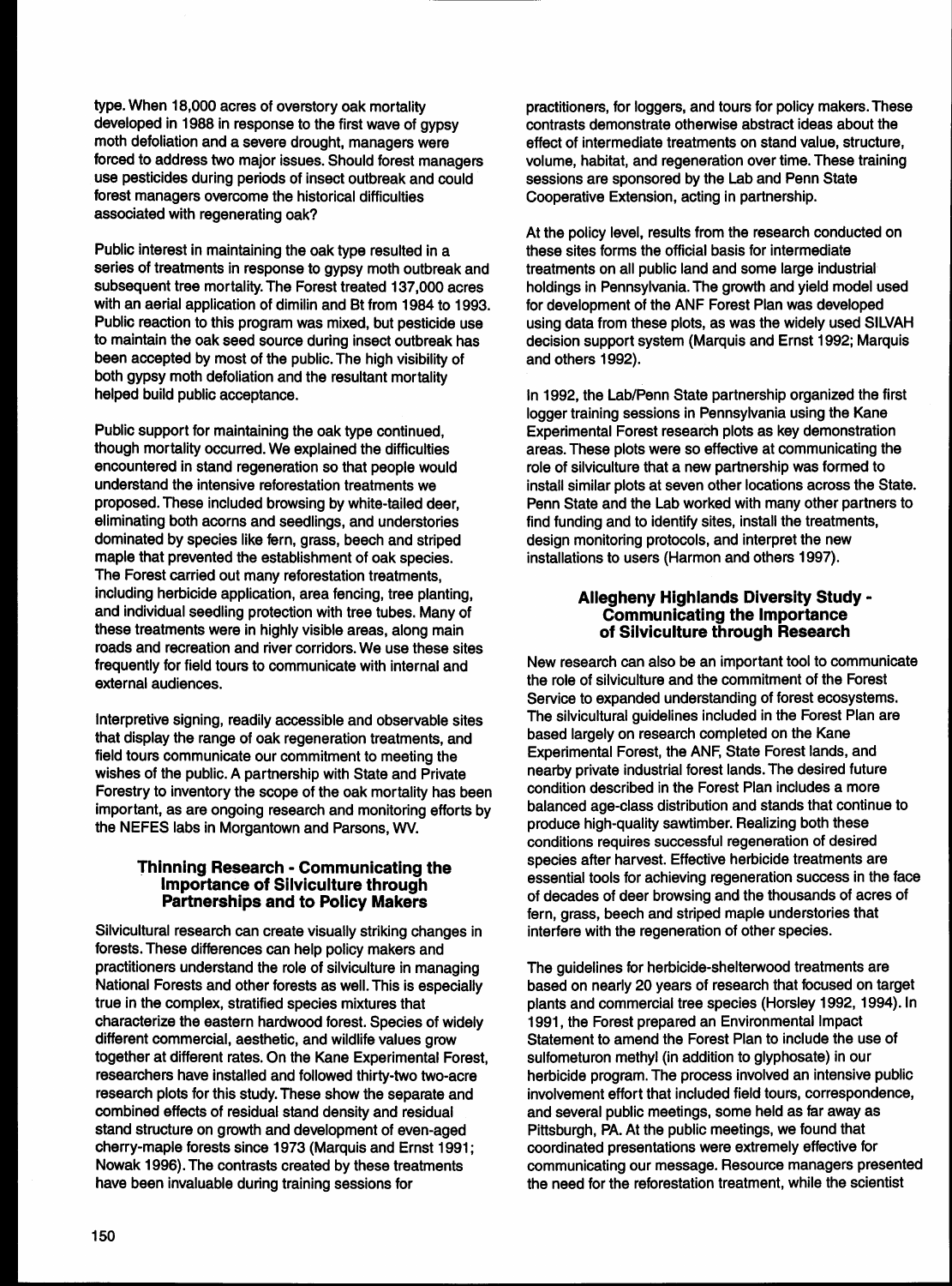who had conducted the experiments offered detailed explanations of the chemicals and their effects.

Through the public involvement process, we learned of the public's concerns regarding the impact of these herbicides on non-target organisms. The public gained an increased understanding and acceptance of the use of herbicides in our reforestation program. The Allegheny Highland Diversity Study is a direct outgrowth of the public meetings, promised in the final Environmental Impact Statement as a mitigation measure. This study will extend our knowledge by testing the impacts of operational herbicide-shelterwood treatments on songbirds, small mammals, reptiles, amphibians, and herbaceous plants at ten locations across the ANF (Ristau 1995, 1997). It is a formal research study conducted by the Lab.

### **Red Bridge Sugar Maple Mortality Monitoring** - **Communicating the Importance of Silviculture through Inventory and Monitoring, and Partnerships**

lnventory and monitoring can communicate the importance of silviculture by providing evidence of the scale of problems that require silvicultural solutions. When ANF managers realized in 1994 that sugar maple decline affected nearly 90,000 acres of the 500,000-acre Forest, silvicultural intervention was an immediate consideration. Allegheny Forest Plan objectives include maintaining continuous forest cover and producing high quality sawtimber. Of the 90,000 acres of mortality, about 11,000 have >50 percent mortality/ decline, 30,000 have 20-49 percent, and 49,000 have 5-19 percent. Management options have been analyzed on about 76,000 acres. Based on a 1991 inventory conducted by the ANF, we know that on 70 percent of the ANF, plants that interfere with tree seedling development dominate the forest floor. This field trip site is a prime example, where even the seed source has been lost. The combination of overstory mortality and historic regeneration problems creates "forest decline." Reforestation is a key activity, but with such drastic forest change, managers are forced to work at the edge of their comfort zone with familiar silvicultural treatments. Adaptive management and monitoring become the norm.

Changing conditions, such as these, require ecological research to understand the reasons for change and research or adaptive management to develop or adapt silvicultural strategies to address changed conditions. The mortality is associated with many environmental stressors, and there is an aggressive multiagency interdisciplinary research program designed to assess the causes (Long and others in press) and develop appropriate long-term management responses. Stressors include three droughts within the last decade, defoliation of more than 70 percent of the ANF by one or more native and exotic pests, pollution stress (the Allegheny region receives some of the highest levels of nitrogen and sulfate deposition in the country), and nutrient poor, unglaciated soils. Sugar maple in the second growth forest is about twice as abundant as it was in the presettlement forest, and it appears on different landscape positions.

## **SUMMARY**

Forest managers have relied upon the expertise of silviculturists and other specialists for treatment options in the day to day decision making of the management of our National Forests. One of our professional strengths is our ability to clearly define what impact silvicultural treatments can have on ecosystems, and how these actions can support the implementation of Forest Plans. Communicating the silvicultural message internally and externally can be challenging, but the rewards of doing so are great.

Communication can be strengthened by partnerships in our working environment. The Allegheny is fortunate to have a close working relationship with both the Northeastern Station and with State and Private Forestry in Morgantown, **WV.** The benefits of these partnerhsips show in the forest around us today and in the forest we are growing for the future.

## **ACKNOWLEDGMENTS**

We would like to thank the following people for their participation as discussion leaders on the field tour:

Bob White, Forest Silviculturist, Supervisor's Office; Stan Kobielski, District Silviculturist and Andrea Hille, Forester, Bradford Ranger District; Allegheny National Forest,

Chris Nowak, Research Forester; Dave Marquis, Project Leader (retired); Jim Redding, Forester; Dave deCalesta, Research Wildlife Biologist; Todd Ristau, Biological Technician; Northeastern Forest Experiment Station, Warren, PA,

Kurt Gottschalk, Project Leader; Northeastern Forest Experiment Station, Morgantown, **WV,** and

Jim Finley, Assistant Professor of Forestry, Pennsylvania State University, University Park, PA.

# **LITERATURE CITED**

- Harmon, Alison H.; Jones, Stephen B.; Finley, James C. 1997. **Encouraging private forest stewardship through demonstration.** J.For. 95(6): 21 -25.
- Horsley, S. 8.1992. **Mechanisms of interference between hay-scented fern and black cherry.** Can. J. For. Res. 23: 2059-2069.
- Horsley, S. B. 1994. **Regeneration success and plant species diversity of Allegheny hardwood stands after Roundup application and shelterwood cutting.** North. J. Appl. For. 11(4): 109-116.
- Long, R. P.; Horsley, S. B; Lilja, **P.** R. in press. **lmpact of forest liming on growth and crown vigor of sugar maple and associated hardwoods.** Can. J. For. Res.
- Lutz, H. J. 1930. **The vegetation of Hearts Content, a virgin forest in northwestern Pennsylvania.** Ecology 11: 1-29.
- Marquis, David A. 1975. **The Allegheny hardwood forests of Pennsylvania.** Gen. Tech. Rep. NE-15. Upper Darby,